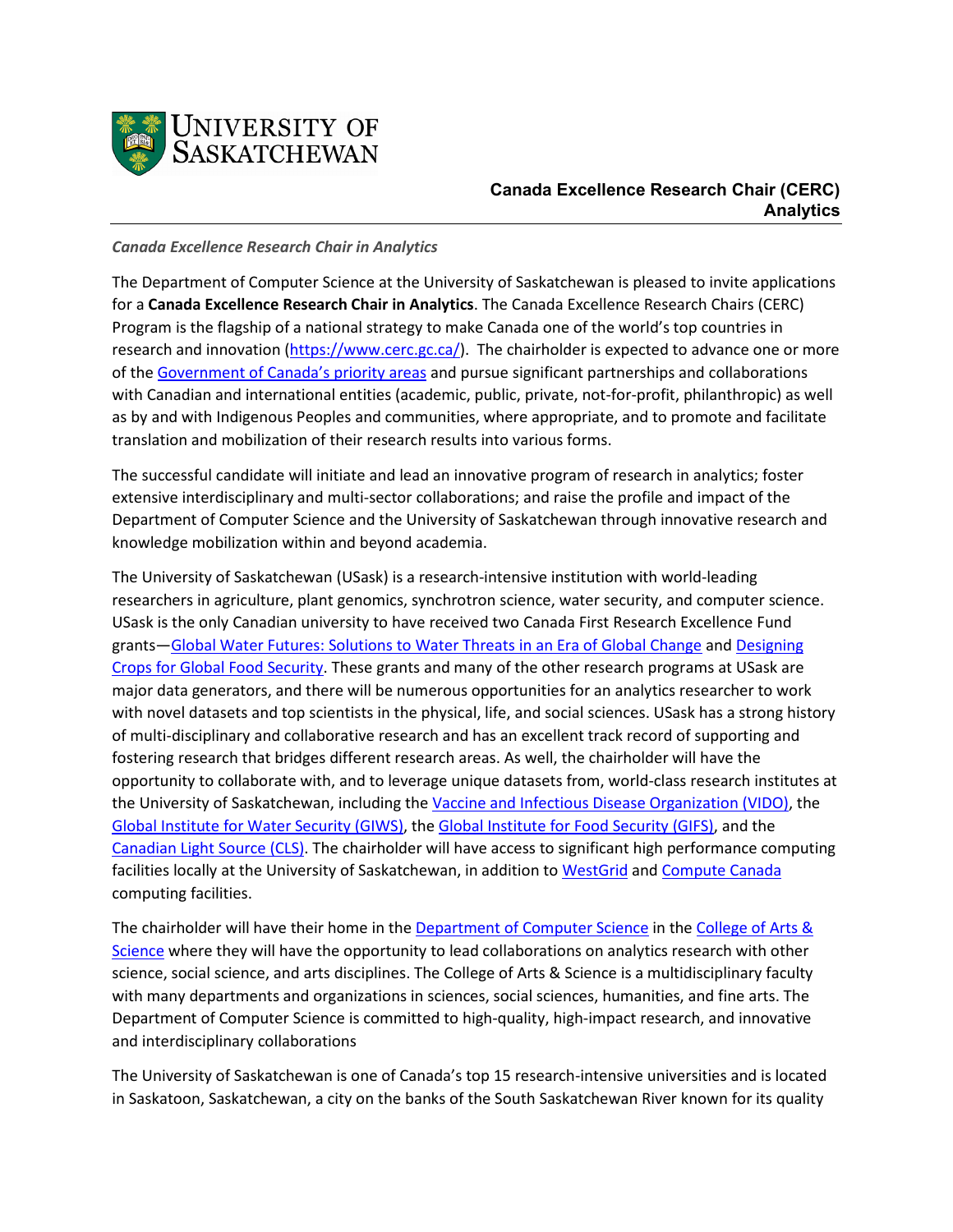of life, diverse and thriving economic base, a vibrant arts community and a full range of leisure opportunities. The University has a reputation for excellence in teaching, research and scholarly activities and offers a full range of undergraduate, graduate, and professional programs to a student population of over 25,000.

## **Qualifications**

The successful candidate will be an internationally recognized research leader from academia, government, or industry with a Ph.D. in Computer Science or related discipline. We are seeking candidates with a proven track record of excellence, creativity, and leadership in research as demonstrated through distinguished awards, prominent research contributions, and collaborative and multi-disciplinary work. Candidates with a commitment to the advancement of women and other underrepresented groups and a demonstrated ability to work with a diverse student body are especially encouraged to apply.

The successful applicant will be appointed as a tenured faculty member at the Full Professor or Associate Professor level in the Department of Computer Science and will be nominated for a Canada Excellence Research Chair. The CERC nomination is subject to review and final approval by the CERC Secretariat. The faculty appointment is conditional on award of the CERC.

CERC are Canada's premiere personnel awards with a value of up to \$8M over 8 years. In addition, the successful candidate will receive a competitive start up package inclusive of additional research infrastructure and research personnel support. As part of the nomination, the University will also support up to a \$2M request from the [Canada Foundation for Innovation -](https://www.innovation.ca/apply-manage-awards/funding-opportunities/john-r-evans-leaders-fund#nav-crccercpartnership) John R. Evans Leadership [Fund](https://www.innovation.ca/apply-manage-awards/funding-opportunities/john-r-evans-leaders-fund#nav-crccercpartnership) for research infrastructure for the chairholder's research program.

This position comes with a comprehensive benefits package which includes dental, health, and extended vision care plans; a pension plan; life insurance (compulsory and voluntary); academic long-term disability; sick leave; travel insurance; an employee assistance program; a professional expense allowance; and a flexible health and wellness spending program.

## **How to Apply**

Interested candidates must visit the posting at the following link to view instructions on how to apply: [https://usask.csod.com/ux/ats/careersite/14/home/requisition/7926?c=usask&\\_ga=2.97629663.173526](https://usask.csod.com/ux/ats/careersite/14/home/requisition/7926?c=usask&_ga=2.97629663.1735261292.1645479297-1172829562.1628092634) [1292.1645479297-1172829562.1628092634](https://usask.csod.com/ux/ats/careersite/14/home/requisition/7926?c=usask&_ga=2.97629663.1735261292.1645479297-1172829562.1628092634) . Complete applications will include a detailed curriculum vitae, a research statement, an equity, diversity, and inclusion (EDI) statement, and the names and contact information of three references. As part of the application process, applicants will be asked to complete a voluntary employment equity survey.

Review of applications will begin May 1, 2022; however, applications will be accepted and reviewed until a candidate is selected for the Registration Deadline (September 15, 2022).

The Canada Excellence Research Chair supports research excellence and recognizes that principles of equity, diversity and inclusion are fundamental to this goal. The University encourages applications from members of underrepresented groups including the four designated equity groups (women, members of a racialized minority, Indigenous persons, and persons with disabilities). Recruitment will be guided by the Canada Research Chairs Equity, Diversity and Inclusion Practices *([www.chairs-](http://www.chairs-chaires.gc.ca/program-programme/equity-equite/index-eng.aspx)*